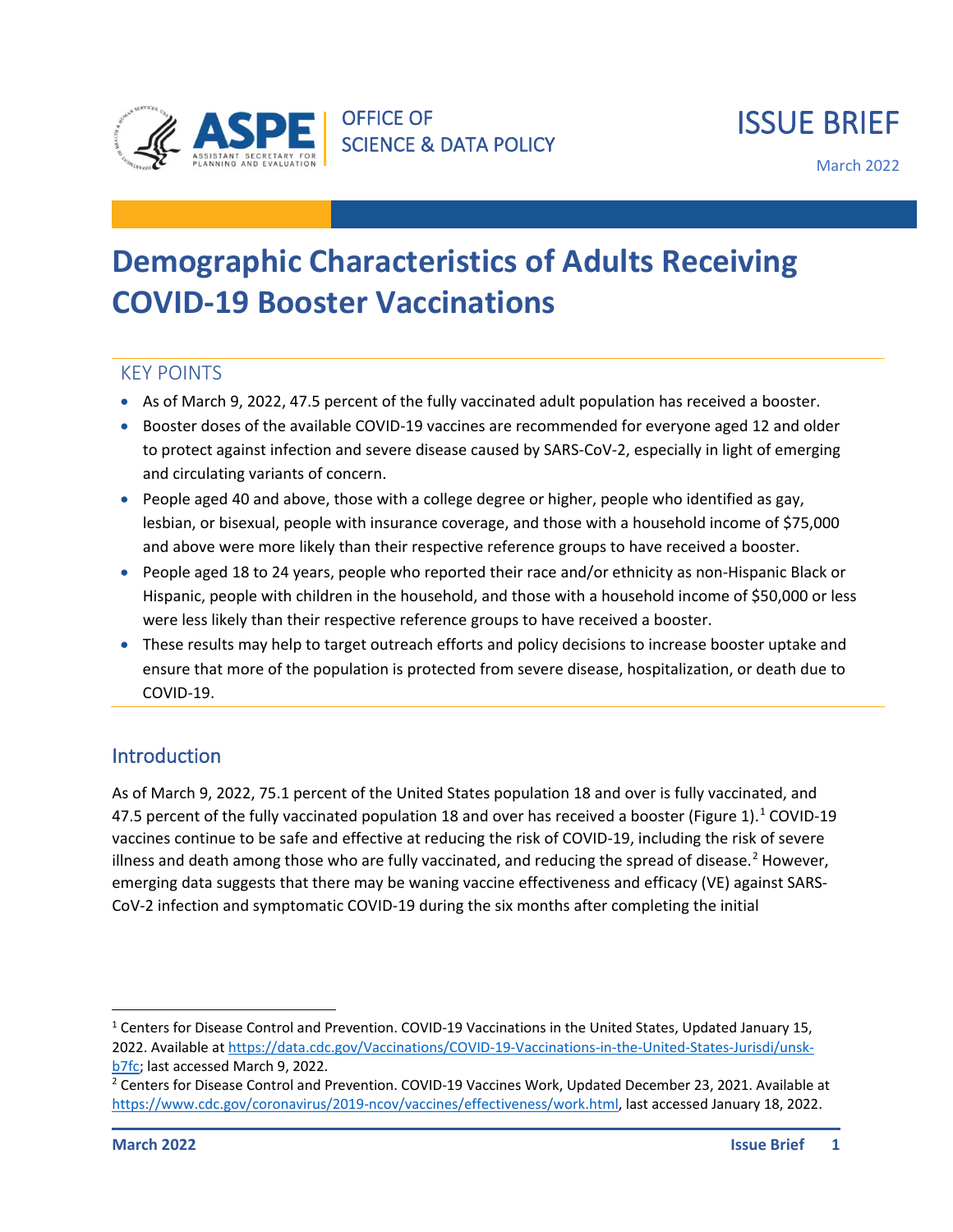vaccination series.<sup>[3](#page-1-0)</sup> Booster doses of COVID-19 vaccines have been highly effective at preventing COVID-19 associated medical encounters during both the Delta- and Omicron-predominant periods.<sup>[4](#page-1-1)</sup> A recent study conducted in Israel during high Delta variant transmission indicated that receiving a booster dose of the Pfizer-BioNTech vaccine was associated with a 90 percent reduced risk of mortality compared to those who had not received a booster.<sup>[5](#page-1-2)</sup> A study that included 25 U.S. jurisdictions found that booster dose recipients, especially those aged greater than 50 years, had higher protection against infection and death during the Delta-predominant period and during the emergence of Omicron.<sup>[6](#page-1-3)</sup> In another study of individuals aged 16 years and older, a booster dose of the Pfizer-BioNTech vaccine was substantially effective at preventing infection and severe illness, which was observed across all age groups in the study.<sup>[7](#page-1-4)</sup> With emerging variants, including the highly infectious Omicron variant, current vaccines are expected to protect against severe illness or death among fully vaccinated individuals; however, breakthrough infections are likely to occur, $8$  highlighting the importance of receiving booster doses when recommended.

Table 1 summarizes the criteria for booster eligibility by vaccine and age. The Centers for Disease Control and Prevention (CDC) currently recommends that all eligible people receive a booster dose of a COVID-19 vaccine when they meet the recommended timeline for receiving a booster after completing the initial vaccination series. Currently, the only COVID-1[9](#page-1-6) vaccine approved or authorized<sup>9</sup> for teens aged 12 to 17 years is the Pfizer-BioNTech vaccine, and they can receive this vaccine as their booster dose five months after completing their initial vaccination series.<sup>[10](#page-1-7)</sup> For adults aged 18 and older, any of the three currently available COVID-19 vaccines may be used as a booster, regardless of the initial brand

<span id="page-1-0"></span><sup>3</sup> Feikin, Daniel and Higdon, Melissa M. and Abu-Raddad, Laith J. and Andrews, Nick and Araos, Rafael and Goldberg, Yair and Groome, Michelle and Huppert, Amit and O'Brien, Katherine and Smith, Peter G. and Wilder-Smith, Annelies and Zeger, Scott L and Knoll, Maria D. and Patel, Minal, Duration of Effectiveness of Vaccines Against SARS-CoV-2 Infection and COVID-19 Disease: Results of a Systematic Review and Meta-Regression. Available at SSRN: https://ssrn.com/abstract=3961378 o[r http://dx.doi.org/10.2139/ssrn.3961378](http://dx.doi.org/10.2139/ssrn.3961378)

<span id="page-1-1"></span><sup>4</sup> Thompson MG, Natarajan K, Irving SA, et al. Effectiveness of a Third Dose of mRNA Vaccines Against COVID-19– Associated Emergency Department and Urgent Care Encounters and Hospitalizations Among Adults During Periods of Delta and Omicron Variant Predominance — VISION Network, 10 States, August 2021–January 2022. MMWR Morb Mortal Wkly Rep. ePub: 21 January 2022. DOI: <http://dx.doi.org/10.15585/mmwr.mm7104e3> <sup>5</sup> Arbel R, Hammerman A, Sergienko R, Friger M, Peretz A, Netzer D, Yaron S. BNT162b2 Vaccine Booster and

<span id="page-1-2"></span>Mortality Due to Covid-19. N Engl J Med. 2021 Dec 23;385(26):2413-2420. doi: 10.1056/NEJMoa2115624. Epub 2021 Dec 8. PMID: 34879190; PMCID: PMC8728797.

<span id="page-1-3"></span><sup>6</sup> Johnson AG, Amin AB, Ali AR, et al. COVID-19 Incidence and Death Rates Among Unvaccinated and Fully Vaccinated Adults with and Without Booster Doses During Periods of Delta and Omicron Variant Emergence — 25 U.S. Jurisdictions, April 4–December 25, 2021. MMWR Morb Mortal Wkly Rep. ePub: 21 January 2022. DOI: <http://dx.doi.org/10.15585/mmwr.mm7104e2>

<span id="page-1-4"></span><sup>7</sup> Bar-On YM, Goldberg Y, Mandel M, Bodenheimer O, Freedman L, Alroy-Preis S, Ash N, Huppert A, Milo R. Protection against Covid-19 by BNT162b2 Booster across Age Groups. N Engl J Med. 2021 Dec 23;385(26):2421- 2430. doi: 10.1056/NEJMoa2115926. Epub 2021 Dec 8. PMID: 34879188; PMCID: PMC8728796.

<span id="page-1-5"></span><sup>&</sup>lt;sup>8</sup> Centers for Disease Control and Prevention. Omicron Variant: What You Need to Know. Updated December 20, 2021. Available a[t https://www.cdc.gov/coronavirus/2019-ncov/variants/omicron-variant.html;](https://www.cdc.gov/coronavirus/2019-ncov/variants/omicron-variant.html) last accessed January 18, 2022.

<span id="page-1-6"></span><sup>&</sup>lt;sup>9</sup> The Pfizer-BioNTech vaccine is fully approved for teens 16-17 years, and authorized for emergency use in children 12-15 years

<span id="page-1-7"></span><sup>&</sup>lt;sup>10</sup> Centers for Disease Control and Prevention. CDC Expands Booster Shot Eligibility and Strengthens Recommendations for 12-17 Year Olds. Media Statement, January 5, 2022. Available at [https://www.cdc.gov/media/releases/2022/s0105-Booster-Shot.html;](https://www.cdc.gov/media/releases/2022/s0105-Booster-Shot.html) last accessed January 18, 2022.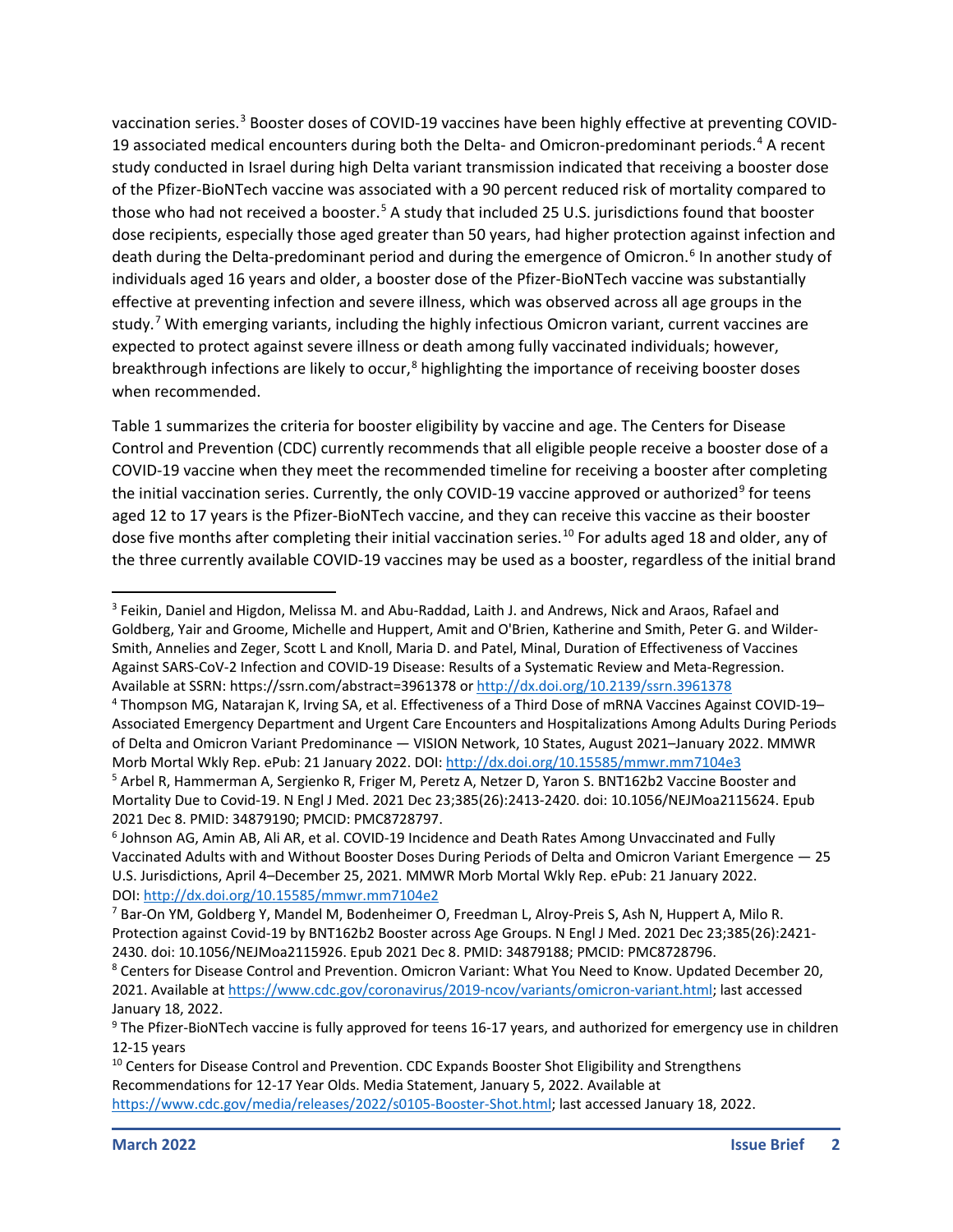of vaccine received; however, an mRNA vaccine is clinically preferred.<sup>[11](#page-2-0)</sup> Adults who initially completed a series of either of the mRNA vaccines are eligible for a booster dose of any vaccine five months after completing their initial vaccination series, and adults who initially received the Johnson & Johnson/Janssen vaccine are eligible for a booster dose of any vaccine two months after their initial vaccination.

|                    | Based on a person's initial vaccine brand and time since initial vaccination,<br>they should receive the following booster doses: $^{12}$ |                                    |                                  |
|--------------------|-------------------------------------------------------------------------------------------------------------------------------------------|------------------------------------|----------------------------------|
|                    | Pfizer-BioNTecht                                                                                                                          | Moderna <sup>+</sup>               | Johnson & Johnson/               |
|                    |                                                                                                                                           |                                    | Janssen                          |
| <b>Teens 12-17</b> | Can only receive Pfizer-                                                                                                                  | Not authorized or                  | Not authorized or                |
| <b>Years Old</b>   | BioNTech vaccine, at least five                                                                                                           | approved for this age              | approved for this age            |
|                    | months after receiving                                                                                                                    | group                              | group                            |
|                    | primary COVID-19 vaccination                                                                                                              |                                    |                                  |
| <b>Adults 18</b>   | Any brand <sup>+</sup> of COVID-19                                                                                                        | Any brand <sup>+</sup> of COVID-19 | Any brand <sup>+</sup> of COVID- |
| <b>Years and</b>   | vaccine, at least five months                                                                                                             | vaccine, at least five             | 19 vaccine, at least two         |
| older              | after receiving primary COVID-                                                                                                            | months after receiving             | months after receiving           |
|                    | 19 vaccination                                                                                                                            | primary COVID-19                   | primary COVID-19                 |
|                    |                                                                                                                                           | vaccination                        | vaccination                      |

#### **Table 1. Booster Eligibility by Vaccine and Age**

*Notes: † The Pfizer-BioNTech or Moderna mRNA vaccine is clinically preferred in most situations based on current Advisory Committee on Immunization Practices (ACIP) recommendations*

To support outreach efforts and policy decisions to increase booster uptake among all eligible adults, this analysis explores the demographic characteristics of adults associated with increased likelihood of having received a COVID-19 booster dose, using federal survey data collected in December 2021.

<span id="page-2-0"></span><sup>&</sup>lt;sup>11</sup> Centers for Disease Control and Prevention. CDC Endorses ACIP's Updated COVID-19 Vaccine Recommendations. Media Statement, December 16, 2021. Available a[t https://www.cdc.gov/media/releases/2021/s1216-covid-19](https://www.cdc.gov/media/releases/2021/s1216-covid-19-vaccines.html) [vaccines.html](https://www.cdc.gov/media/releases/2021/s1216-covid-19-vaccines.html)

<span id="page-2-1"></span><sup>&</sup>lt;sup>12</sup> Centers for Disease Control and Prevention. COVID-19 Vaccine Booster Shots. Updated January 7, 2022. Available a[t https://www.cdc.gov/coronavirus/2019-ncov/vaccines/booster](https://www.cdc.gov/coronavirus/2019-ncov/vaccines/booster-shot.html?s_cid=11706:cdc%20covid%20booster:sem.ga:p:RG:GM:gen:PTN:FY22)[shot.html?s\\_cid=11706:cdc%20covid%20booster:sem.ga:p:RG:GM:gen:PTN:FY22;](https://www.cdc.gov/coronavirus/2019-ncov/vaccines/booster-shot.html?s_cid=11706:cdc%20covid%20booster:sem.ga:p:RG:GM:gen:PTN:FY22) last accessed January 18, 2022.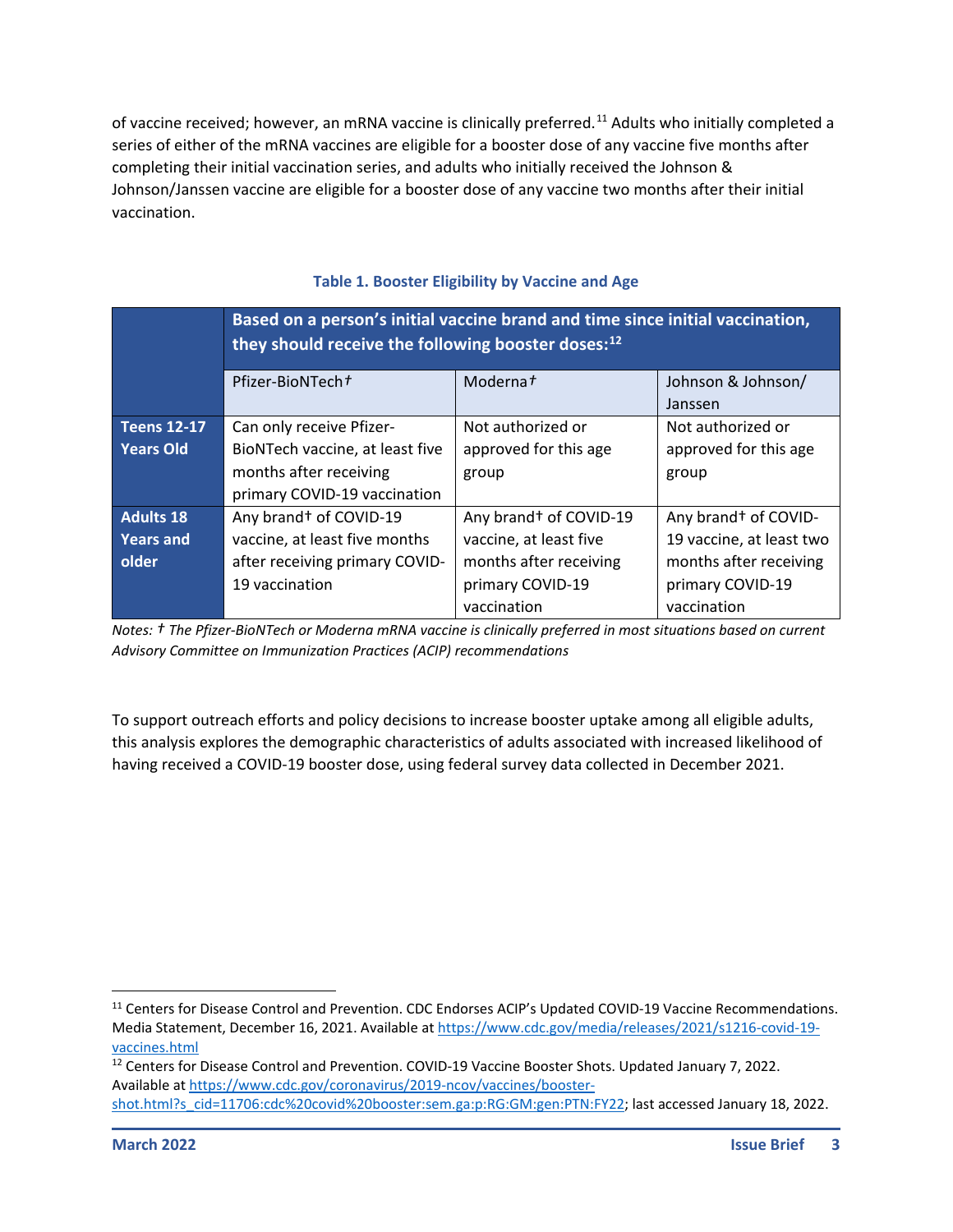



*Source: CDC COVID Data Tracker, January 10, 2022*

## **Methods**

#### **Data**

ASPE examined demographic characteristics of adults receiving booster doses of COVID-19 vaccines using survey data from the U.S. Census Bureau's Household Pulse Survey (HPS). The HPS is designed to produce statistics at the national and state levels and for the 15 largest Metropolitan Statistical Areas. The HPS includes information on vaccination status for COVID-19, intentions to receive the COVID-19 vaccine, and other sociodemographic factors of U.S. residents. The HPS first began collecting information on the number of doses received and brand of the first vaccine received in the survey administered December 1-[13](#page-3-0), 2021 (Week 40).<sup>13</sup> Of the 1.04 million housing units sampled, the overall weighted response rate was approximately 5.8 percent (60,826 respondents).<sup>[14](#page-3-1)</sup>

<span id="page-3-0"></span> $13$  Specifically, the survey asks: "How many dose(s) of a COVID-19 vaccine have you received?" to which the respondent can select: 1 vaccination; 2 vaccinations; 3 vaccinations; 4 or more vaccinations; or Don't know. The other question asks, "Which brand of COVID-19 vaccine did you receive first?" and the respondent may choose," Pfizer-Biontech", "Moderna"; "Johnson and Johnson (Janssen)"; "One of the brands that requires two initial shots, but not sure which brand"; "None of these brands"; or "Don't know".

<span id="page-3-1"></span><sup>&</sup>lt;sup>14</sup> US Census Bureau (2021). Source of the Data and Accuracy of the Estimates for the Household Pulse Survey Phase 3.3. Available a[t https://www2.census.gov/programs-surveys/demo/technical-documentation/hhp/Phase3-](https://www2.census.gov/programs-surveys/demo/technical-documentation/hhp/Phase3-3_Source_and_Accuracy_Week40.pdf) 3 Source and Accuracy Week40.pdf, last accessed December 30, 2021.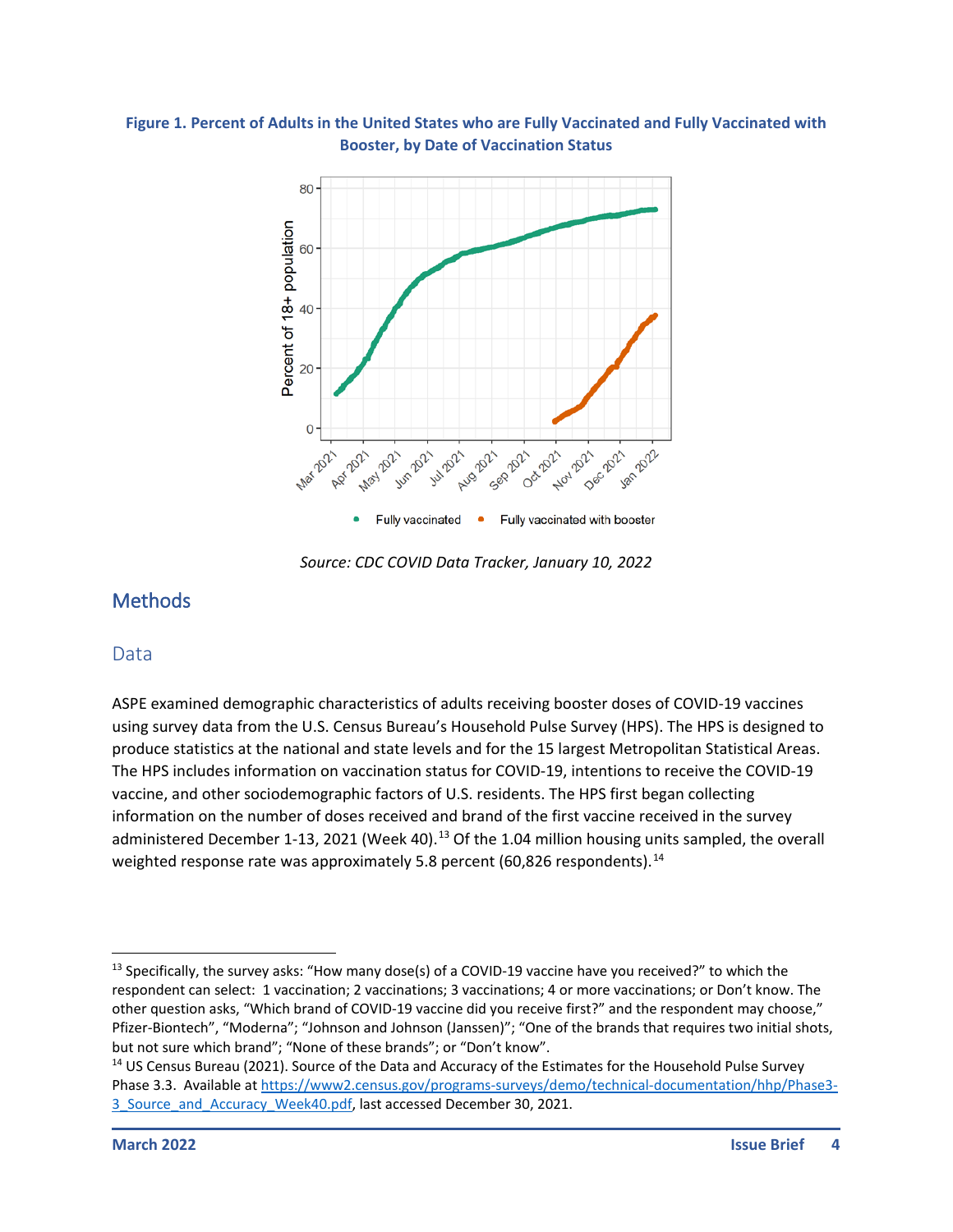CDC provides data on overall uptake of boosters in the U.S. population, which is updated daily. CDC also provides booster uptake by a select set of sociodemographic and geographic factors such as race and ethnicity, age, gender, state, and county. CDC produces this information from data gathered when a person gets a vaccine, which is then reported to CDC by participating jurisdictions. While the HPS provides lower frequency data than the CDC data, there are still two main advantages to using the HPS. First, the HPS provides sociodemographic information not available in the CDC data, such as educational attainment, marital status, sexual orientation, gender identity, presence of children in the household, household income, and insurance coverage. Second, the HPS data are available at the individual level which facilitates analysis of the data using different levels of analysis than those provided by CDC. Together, these features allow for identification of factors associated with booster uptake.

## Determining Booster Status

Among those fully vaccinated, we utilized the number of doses reported in conjunction with the brand of the first dose reported to determine whether or not a respondent received a booster dose. For example, if a respondent reported that they had received three doses of a COVID-19 vaccine and reported the Pfizer-BioNTech vaccine for their first dose, this respondent would be considered to have received a booster dose.

We determined that respondents received a booster for the following combinations of the number of doses and first brand vaccine received:

- 1) three or more doses and Pfizer
- 2) three or more doses and Moderna
- 3) two or more doses and Johnson & Johnson/Janssen
- 4) three or more doses and "One of the brands that requires two initial shots, but not sure which brand"

By contrast, we define fully vaccinated but not receiving a booster for the following combinations:

- 1) two doses and Pfizer
- 2) two doses and Moderna
- 3) two doses and "One of the brands that requires two initial shots, but not sure which brand"
- 4) one dose and Johnson & Johnson/Janssen

Those reporting "None of these brands" or "Don't know" were excluded from the analysis.

#### Analysis of Demographic Factors by Booster Status

First, we conducted a descriptive analysis to present demographic characteristics of the respondents in our sample and of those that have received a booster. Second, we used a logistic regression to calculate adjusted odds ratios of receiving a booster using the following sociodemographic and geographic information: age, sex, race/ethnicity, college degree completion, marital status, sexual orientation, gender identity, presence of children in the household, health insurance status, household income, and US Census region of residence among the sample of respondents selected for the analysis (see Appendix 1 for additional details). In our analysis, we also identified respondents with missing information for any of the sociodemographic characteristics. Based on this assessment, we determined that household income and insurance coverage information was missing for at least 14 percent of the sample.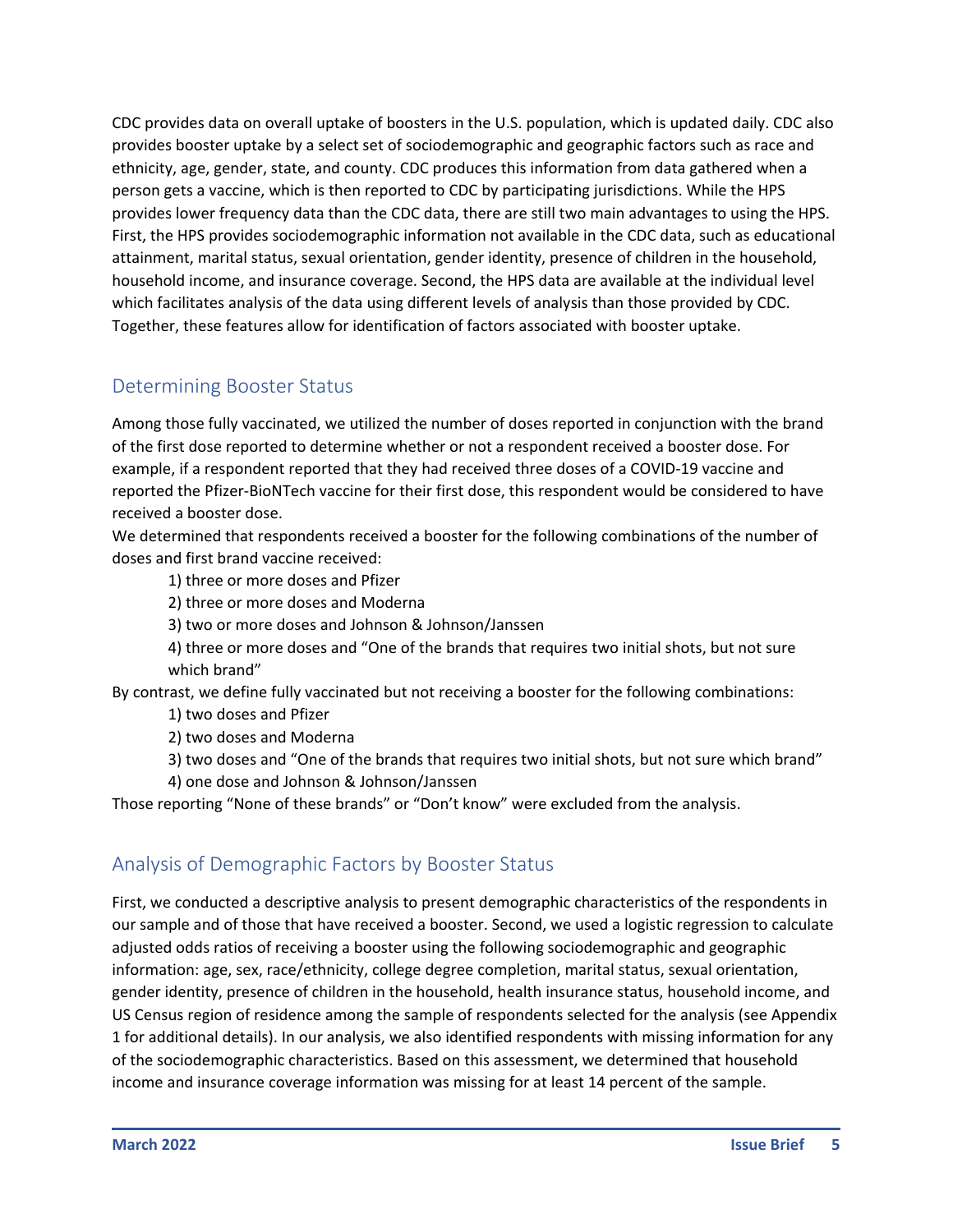Consequently, in our logistic regression we include categorical variables for respondents missing household income or insurance coverage information. This serves two purposes. First, it maintains our sample size by preserving observations that would be dropped from our analysis if they contained missing values. Second, it mitigates potential selection bias arising from excluding from our sample respondents with missing household income or insurance coverage information whose decision to receive a booster may be correlated with other demographic characteristics.

## Results

Table 2 presents the demographic composition of all fully vaccinated respondents (first column) compared with those who received a booster (second column) and those who did not receive a booster (third column). There are key demographic differences between those who received a booster and those who did not. For instance, the older population made up a larger percentage of those who received a booster than of those who did not receive a booster. Respondents aged 65 and over represented 40 percent of those who received a booster, while respondents aged 65 and over represented only 14 percent of those who did not receive a booster. In terms of household income, those with higher household incomes made up a larger proportion of those who received a booster compared to respondents who did not receive a booster. Of those who received a booster, 43 percent of respondents reported a household income of \$75,000 and above, compared to only 28 percent of respondents who did not receive a booster. Moreover, there were also stark differences with respect to educational attainment. Those with a college degree or higher made up a larger percentage of those who received a booster than those who did not receive a booster. Forty-five percent of respondents who received a booster reported having a college degree or higher, compared to 28 percent of their counterparts who reported not receiving a booster. Finally, compared to respondents who did not receive a booster, those who received a booster were less likely to report being Hispanic (12 percent versus 21 percent) or non-Hispanic Black (8 percent versus 12 percent), and more likely to report being non-Hispanic White (71 percent versus 57 percent).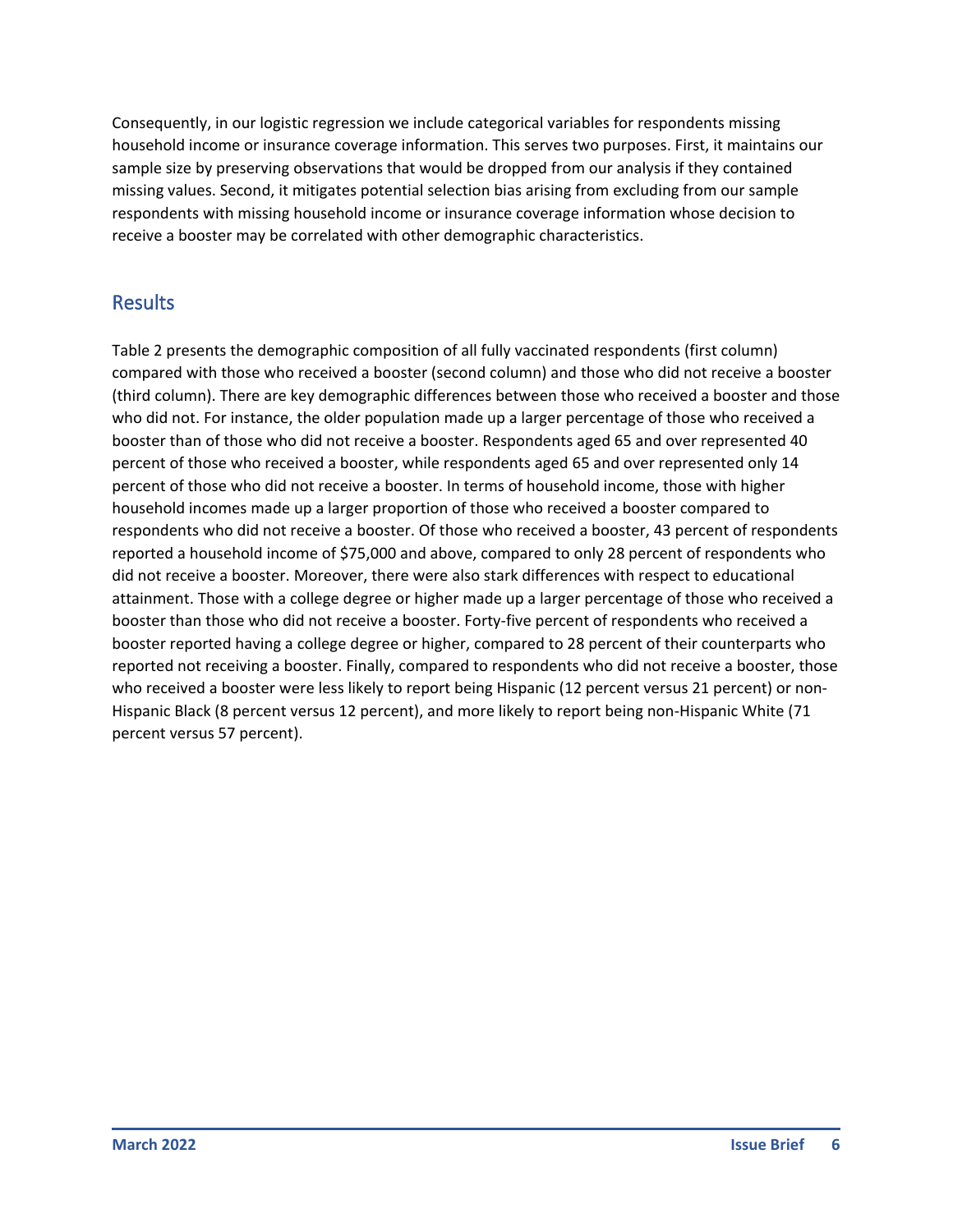| <b>Variable</b>              | <b>All Fully Vaccinated</b><br><b>Respondents</b> | <b>Respondents Who</b><br><b>Received a Booster</b> | <b>Respondents Who Did</b><br><b>Not Receive a Booster</b> |
|------------------------------|---------------------------------------------------|-----------------------------------------------------|------------------------------------------------------------|
| Sex                          |                                                   |                                                     |                                                            |
| Male                         | 48%                                               | 48%                                                 | 48%                                                        |
| Female                       | 52%                                               | 52%                                                 | 52%                                                        |
| Age                          |                                                   |                                                     |                                                            |
| $18 - 24$                    | 7%                                                | 2%                                                  | 10%                                                        |
| $25 - 39$                    | 25%                                               | 17%                                                 | 31%                                                        |
| $40 - 54$                    | 25%                                               | 21%                                                 | 28%                                                        |
| $55 - 64$                    | 18%                                               | 21%                                                 | 17%                                                        |
| $65+$                        | 24%                                               | 40%                                                 | 14%                                                        |
| <b>Race/Ethnicity</b>        |                                                   |                                                     |                                                            |
| White, Non-Hispanic          | 63%                                               | 71%                                                 | 57%                                                        |
| Black, Non-Hispanic          | 11%                                               | 8%                                                  | 12%                                                        |
| Asian, Non-Hispanic          | 6%                                                | 6%                                                  | 6%                                                         |
| Other/Multiple Race          | 3%                                                | 3%                                                  | 4%                                                         |
| Hispanic                     | 17%                                               | 12%                                                 | 21%                                                        |
| <b>Education</b>             |                                                   |                                                     |                                                            |
| No College Degree            | 65%                                               | 55%                                                 | 72%                                                        |
| College Degree or Higher     | 35%                                               | 45%                                                 | 28%                                                        |
| <b>Marital Status</b>        |                                                   |                                                     |                                                            |
| Married                      | 57%                                               | 64%                                                 | 52%                                                        |
| Widowed                      | 5%                                                | 7%                                                  | 4%                                                         |
| Divorced/Separated           | 14%                                               | 14%                                                 | 14%                                                        |
| <b>Never Married</b>         | 24%                                               | 15%                                                 | 30%                                                        |
| <b>Sexual Orientation</b>    |                                                   |                                                     |                                                            |
| Gay or Lesbian               | 3%                                                | 4%                                                  | 3%                                                         |
| Straight                     | 89%                                               | 91%                                                 | 88%                                                        |
| <b>Bisexual</b>              | 4%                                                | 3%                                                  | 5%                                                         |
| Something Else/Don't Know    | 3%                                                | 3%                                                  | 4%                                                         |
| <b>Gender Identity</b>       |                                                   |                                                     |                                                            |
| Cisgender                    | 98%                                               | 99%                                                 | 98%                                                        |
| Transgender                  | 2%                                                | 1%                                                  | 2%                                                         |
| <b>Children in Household</b> |                                                   |                                                     |                                                            |
| Yes                          | 34%                                               | 25%                                                 | 40%                                                        |
| <b>No</b>                    | 66%                                               | 75%                                                 | 60%                                                        |
| <b>Insurance Coverage</b>    |                                                   |                                                     |                                                            |
| Yes                          | 81%                                               | 87%                                                 | 76%                                                        |
| No                           | 5%                                                | 2%                                                  | 7%                                                         |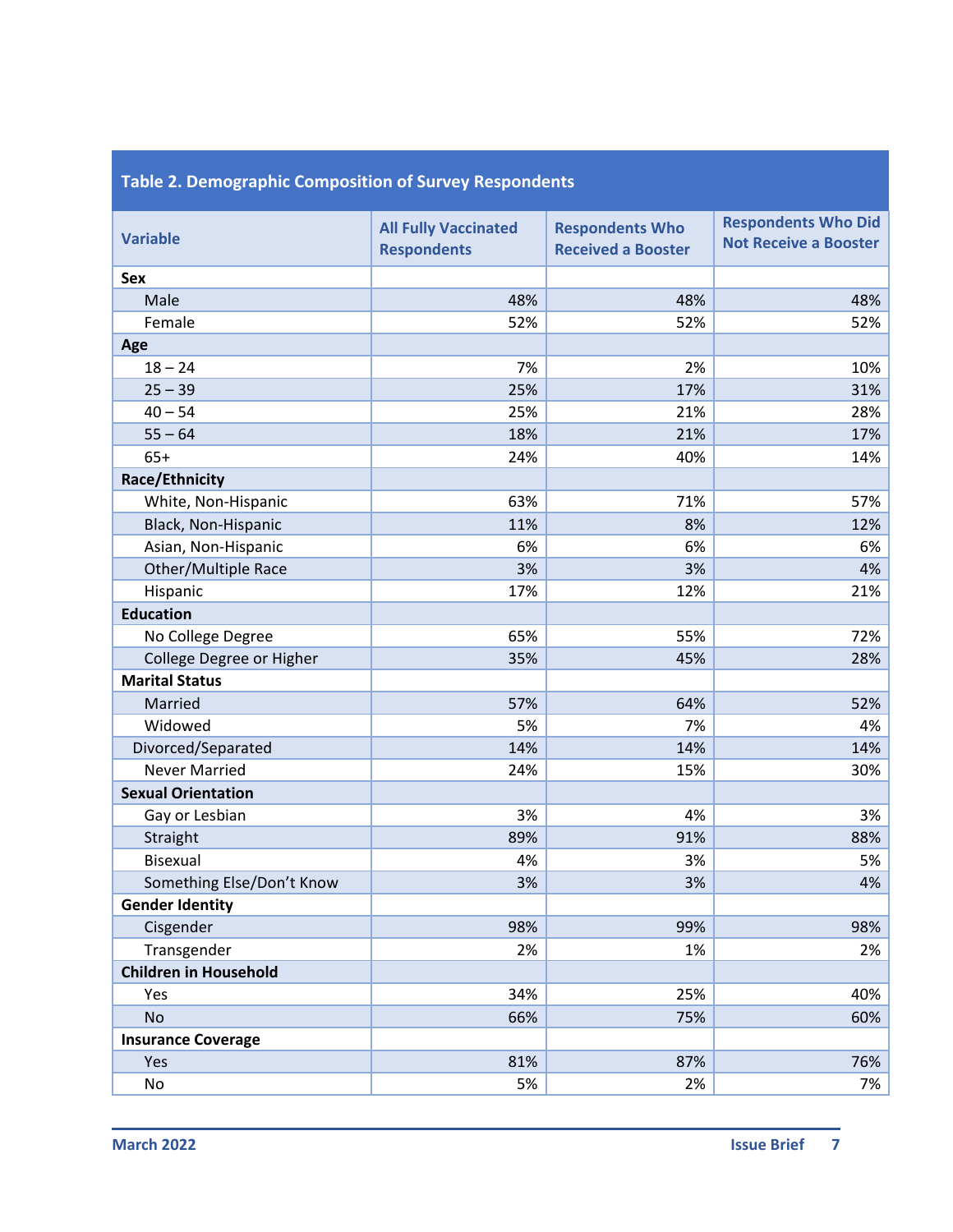| Table 2. Demographic composition of Survey Respondents |                                                   |                                                     |                                                            |
|--------------------------------------------------------|---------------------------------------------------|-----------------------------------------------------|------------------------------------------------------------|
| <b>Variable</b>                                        | <b>All Fully Vaccinated</b><br><b>Respondents</b> | <b>Respondents Who</b><br><b>Received a Booster</b> | <b>Respondents Who Did</b><br><b>Not Receive a Booster</b> |
| <b>Missing Information</b>                             | 14%                                               | 11%                                                 | 17%                                                        |
| <b>Household Income</b>                                |                                                   |                                                     |                                                            |
| Less than \$50,000                                     | 29%                                               | 24%                                                 | 34%                                                        |
| \$50,000 to \$74,999                                   | 14%                                               | 14%                                                 | 14%                                                        |
| \$75,000 and above                                     | 35%                                               | 43%                                                 | 28%                                                        |
| Missing Information                                    | 22%                                               | 18%                                                 | 25%                                                        |
| <b>Region</b>                                          |                                                   |                                                     |                                                            |
| Northeast                                              | 18%                                               | 19%                                                 | 17%                                                        |
| South                                                  | 37%                                               | 35%                                                 | 38%                                                        |
| Midwest                                                | 20%                                               | 21%                                                 | 19%                                                        |
| West                                                   | 25%                                               | 25%                                                 | 25%                                                        |

#### **Table 2. Demographic Composition of Survey Respondents**

*Source: ASPE analysis of Household Pulse Survey December 1-13, 2021.*

Figure 2 provides a visual representation of key odds ratios and 95% confidence intervals from a logistic regression that estimates the odds of being more or less likely to have received a booster by certain demographic characteristics (Appendix Table 2 presents the full results of our logistic regression). Each of the odds ratios is an estimate of the association between our explanatory variables and booster uptake after controlling for a range of demographic and other variables. The likelihood of booster uptake for respondents in a given demographic category is interpreted as being "equally likely" relative to the reference group if the odds ratio is equal to one (1). If the odds ratio is two (2), the likelihood of booster uptake for respondents in a given demographic category is considered to be two-times more likely than those in the reference group. Results are statistically significant at the 95% confidence level if the confidence interval does not cross the "equally likely" red line.

Among fully vaccinated adults, older respondents were statistically significantly more likely to have received a booster—respondents aged 65+ were over five times as likely to have received a booster compared to people aged 25 to 39 years. Non-Hispanic Black, Other/Multiple Race, and Hispanic respondents were significantly less likely to have received a booster compared to non-Hispanic White respondents, while non-Hispanic Asian respondents were significantly more likely to have received a booster, though the magnitude was low. Those with a college degree or higher were significantly twice as likely as those without a college degree to have received a booster. Respondents who reported being gay, lesbian, bisexual, or something else were significantly more likely to have received a booster compared to straight respondents. Those with children in the household were significantly less likely to have received a booster compared to those without children. Lastly, having insurance coverage and higher household incomes were both associated with being significantly more likely to have received a booster.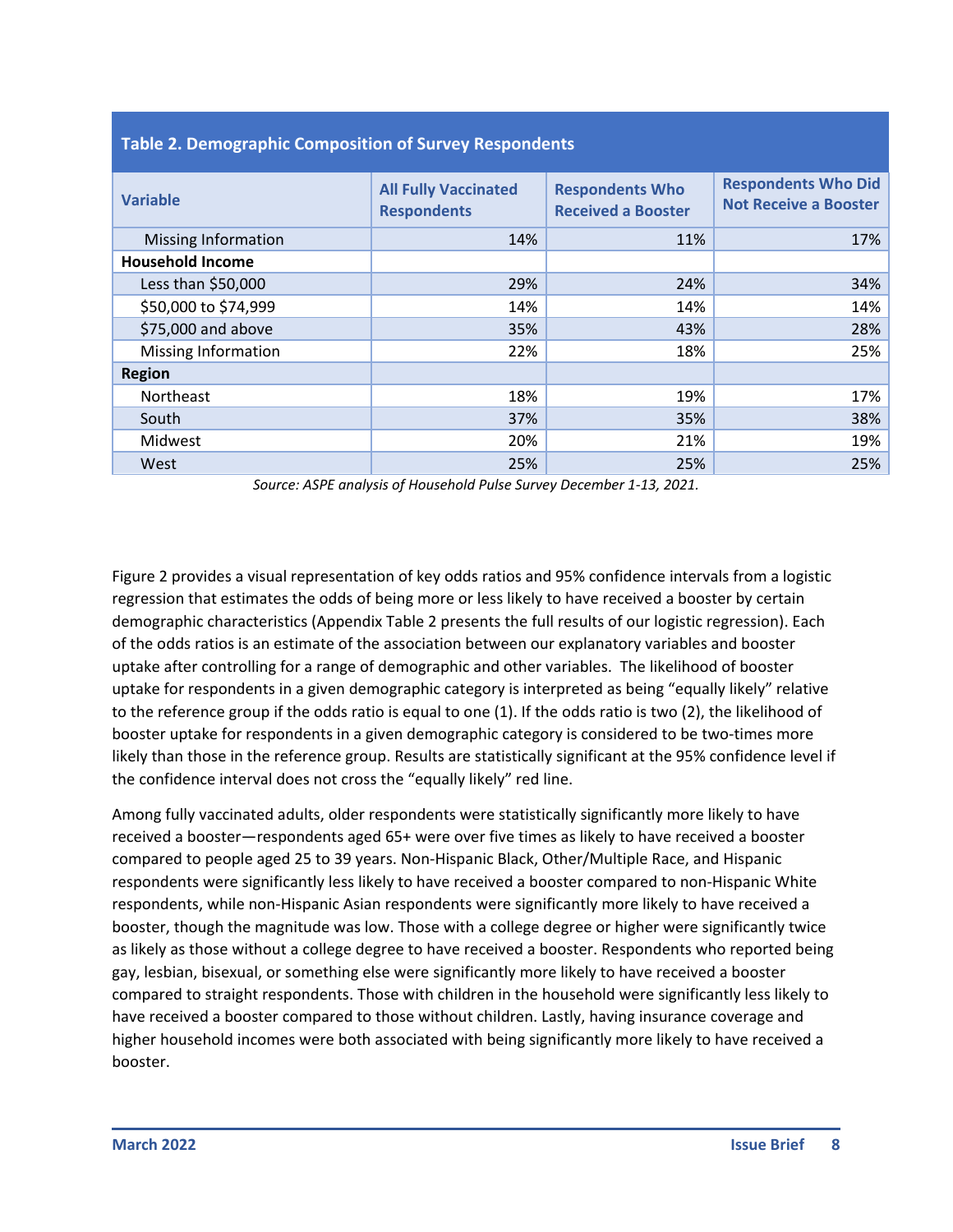



**Odds Ratio** 

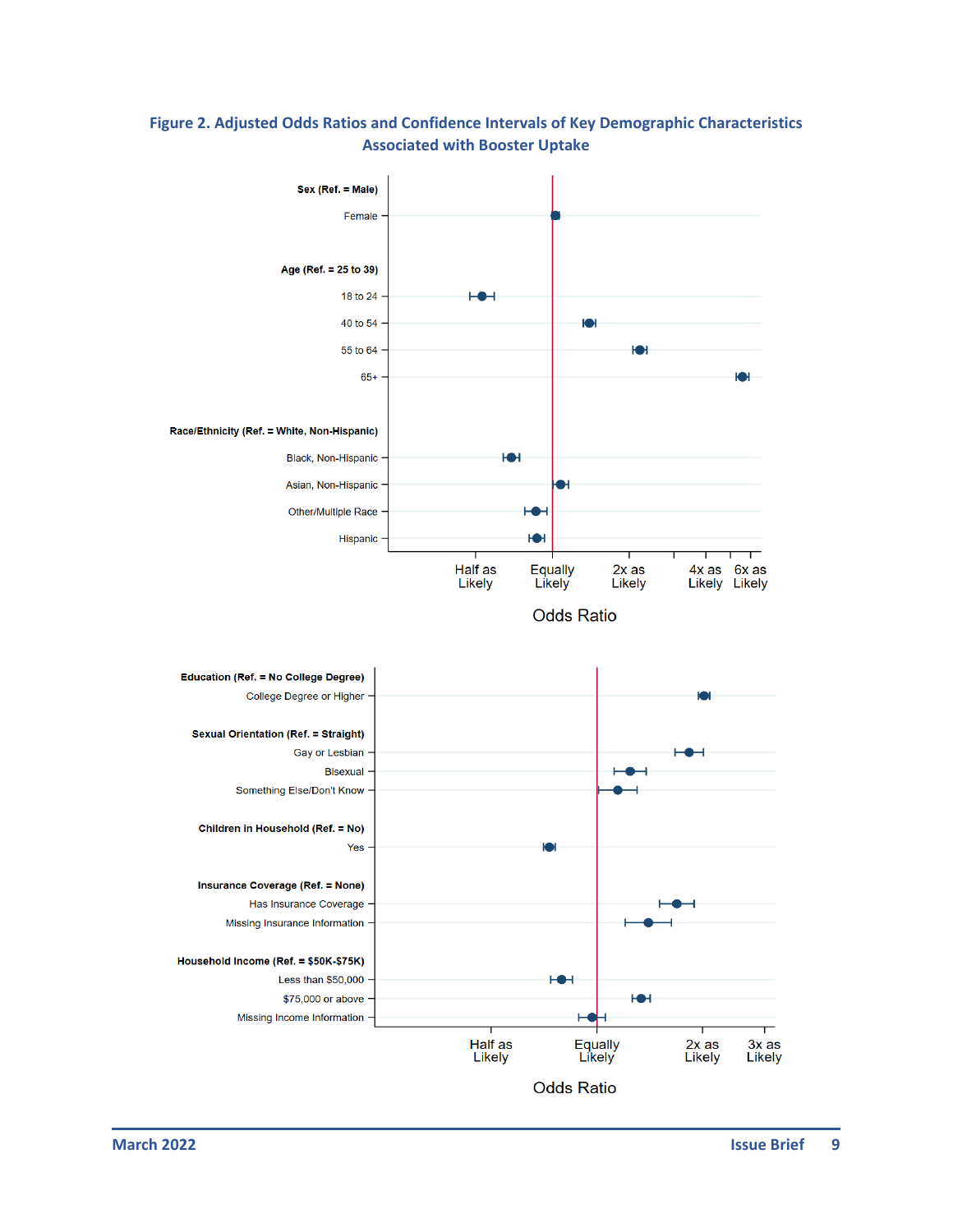*Notes: The above values represent the adjusted odds ratios for each demographic category relative to their respective reference groups, as defined by "Ref =" on the left side of the plot. An estimated odds ratio equal to one for a given demographic category implies booster uptake for this given demographic category was equally likely as booster uptake for the reference group, after accounting for control variables. An estimated odds ratio equal to two for a given demographic category implies booster uptake for this given demographic category was twice as likely as booster uptake for the reference group, after accounting for control variables. If the 95 percent confidence interval does not cross the "equally likely" red line for a given demographic category, then the odds ratio is interpreted as being statistically significant at the 95 percent level. A full list of the odds ratios for all demographic characteristics included in the model, as well as statistical significance, is available in Appendix Table 2.*

*Source: ASPE analysis of Household Pulse Survey December 1-13, 2021.*

#### **Discussion**

As of March 9, 2022, 47.5 percent of fully vaccinated adults 18 years and over have received a booster dose of a COVID-19 vaccine.<sup>[15](#page-9-0)</sup> CDC's COVID-19 Data Tracker displays some available data for people aged 12+ who have received a booster, showing differences by race, ethnicity, age, and sex.<sup>[16](#page-9-1)</sup> Although the population for the CDC data includes those aged 12 and older and our analysis includes only adults aged 18 and over, similar trends in the proportions of age, sex, and race and ethnicity categories of booster recipients were observed. CDC also reports percentages of booster eligible people aged 12+ who have and have not received a booster, by race and ethnicity. Among these individuals, non-Hispanic Asian and non-Hispanic White booster-eligible adults had the highest percentage of uptake (59.6% and 54.4%, respectively), and Hispanic and non-Hispanic Black booster-eligible adults had the lowest percentage of booster uptake (40.0% and 43.7% respectively).<sup>[17](#page-9-2)</sup> The results of our odds ratio analysis are similar to these statistics reported by CDC, which showed that non-Hispanic Asian respondents had the highest odds of booster uptake, while non-Hispanic Black and Hispanic respondents had lower odds of booster uptake compared to non-Hispanic White respondents.

Other demographic characteristics that are collected through the HPS may also be important for informing booster uptake and likelihood of receiving a booster. Utilizing the available HPS data to estimate the odds of different self-reported demographic groups having received a booster can help decision-makers understand where more targeted resources may be needed. According to this analysis, booster uptake has not been equal across all demographic groups, with some groups being more or less likely to have received a booster dose. Policy decision makers can consider adjusting or tailoring messaging or interventions for booster uptake to groups who were found to be less likely to receive a booster in this analysis, such as young adults, people with children in the household, and people with an income of less than \$50,000 per year. Although recent surveys show that the majority of adults are aware of CDC's booster recommendations, almost a quarter of adults surveyed were unaware of

<span id="page-9-0"></span><sup>&</sup>lt;sup>15</sup> Centers for Disease Control and Prevention. COVID-19 Vaccinations in the United States. Available at CDC COVID [Data Tracker](https://covid.cdc.gov/covid-data-tracker/#vaccinations_vacc-total-admin-rate-total) Last accessed March 9, 2022

<span id="page-9-1"></span><sup>&</sup>lt;sup>16</sup> Centers for Disease Control and Prevention. COVID-19 Vaccinations in the United States. Available at CDC COVID [Data Tracker](https://covid.cdc.gov/covid-data-tracker/#vaccination-demographic) Last accessed March 9, 2022

<span id="page-9-2"></span><sup>&</sup>lt;sup>17</sup> Centers for Disease Control and Prevention. COVID-19 Vaccination Equity. Available a[t CDC COVID Data Tracker](https://covid.cdc.gov/covid-data-tracker/#vaccination-equity) Last accessed March 9, 2022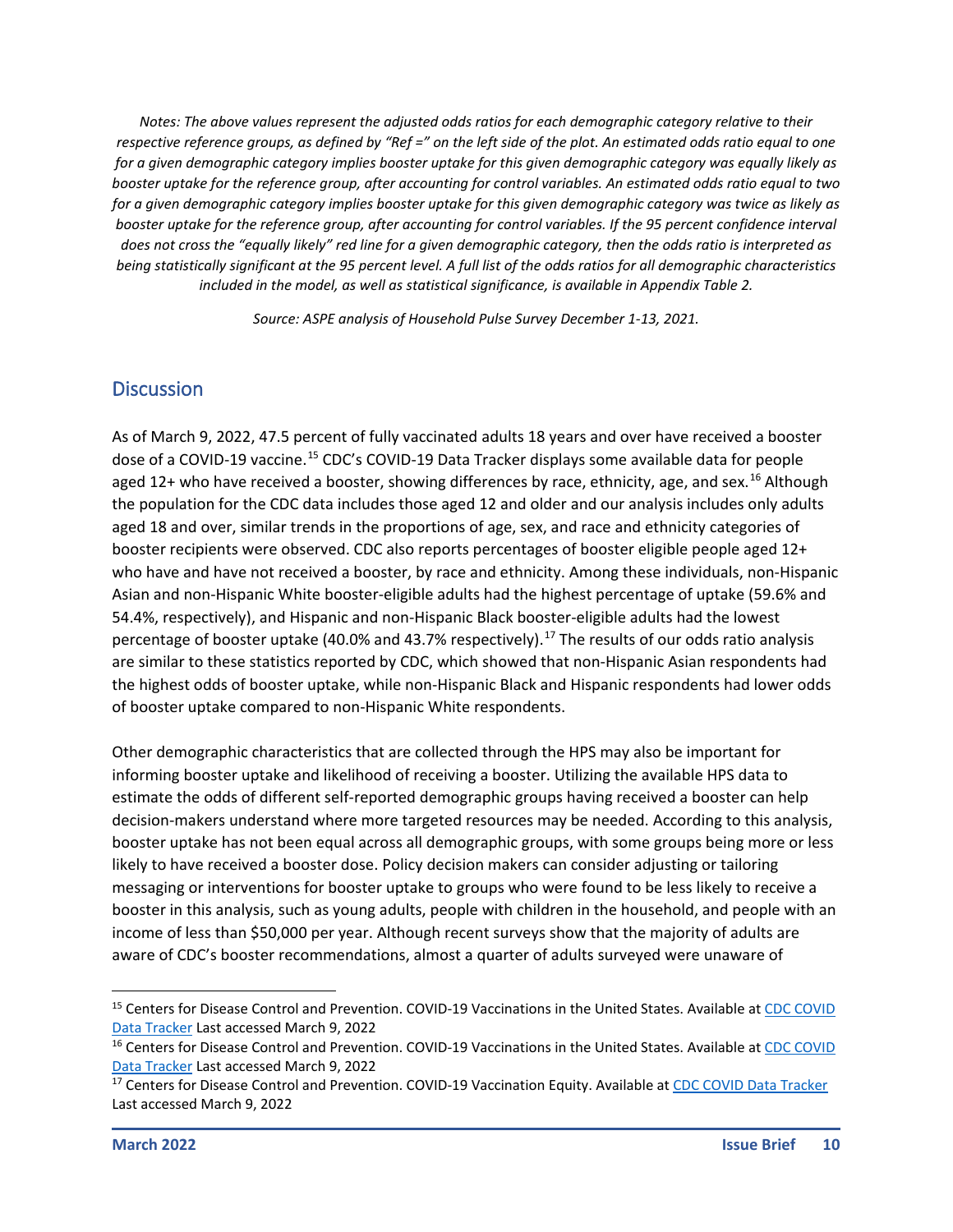booster recommendations.[18](#page-10-0) While this analysis indicates that different groups may be more or less likely to act on these recommendations, it also may be indicative that some groups are more aware of booster recommendations than others, and future analyses may be able to look further into booster recommendation awareness compared to likelihood of booster uptake among those who are aware.

Data related to the Omicron variant continues to be collected and analyzed as the variant spreads rapidly worldwide. Early data shows that while breakthrough infections among the fully vaccinated are occurring, receiving a booster dose of an mRNA vaccine enhances the neutralizing antibody response against the Omicron variant, highlighting the importance of booster doses.<sup>[19](#page-10-1)</sup> Currently, less than half of vaccinated adults have received a booster dose, but emerging information on the spread of the Omicron variant may influence booster decision making. A recent survey showed that about half of vaccinated adults who have not yet received a booster dose report that the Omicron variant will make them more likely to get a booster.<sup>[20](#page-10-2)</sup> Other recent surveys indicate that 42% of adults are very or somewhat worried they will be infected with the Omicron variant, but only 25% are worried about the potential personal impact of the Omicron variant compared to the potential impact on the economy and local hospitals (56% and 54%).<sup>[21](#page-10-3)</sup> Future work on the topic of booster uptake could address different questions that were not able to be included in this analysis, such as booster uptake among eligible adolescents, the impact of COVID-19 variants including Omicron, and analyzing reasons for hesitancy to get a booster dose. Understanding which demographic groups are more or less likely to receive a booster is essential for informing policy decisions and targeted outreach to increase booster update among fully vaccinated adults in the United States.

#### **Limitations**

Vaccine accessibility and other individual factors that may influence whether or not someone receives a booster could not be assessed in this analysis. Additionally, the analysis could not account for which individuals in the sample were eligible to receive a booster based on the initial timing of their original vaccination, and as such, some differences in booster uptake may be influenced by individuals who received their initial vaccination course later and were not yet eligible for a booster. Thus, our estimates should be used with caution when attempting to generalize beyond the factors examined herein. In addition, our estimates should be used in conjunction with other relevant information. Local contextual information, including trends and data related to vaccine access, community morbidity and mortality, social vulnerability, and vaccine administration can provide additional insights and applicability. Our estimates use individual level responses intended to capture sentiment in the U.S. at the time of the

<span id="page-10-0"></span><sup>18</sup> <https://www.kff.org/coronavirus-covid-19/poll-finding/kff-covid-19-vaccine-monitor-early-omicron-update/>

<span id="page-10-1"></span><sup>&</sup>lt;sup>19</sup> Garcia-Beltran WF, St Denis KJ, Hoelzemer A, Lam EC, Nitido AD, Sheehan ML, Berrios C, Ofoman O, Chang CC, Hauser BM, Feldman J, Roederer AL, Gregory DJ, Poznansky MC, Schmidt AG, Iafrate AJ, Naranbhai V, Balazs AB. mRNA-based COVID-19 vaccine boosters induce neutralizing immunity against SARS-CoV-2 Omicron variant. Cell. 2022 Jan 6:S0092-8674(21)01496-3. doi: 10.1016/j.cell.2021.12.033. Epub ahead of print. PMID: 34995482; PMCID: PMC8733787.

<span id="page-10-3"></span><span id="page-10-2"></span><sup>20</sup> [https://www.kff.org/coronavirus-covid-19/press-release/omicron-variant-increases-worries-and-gives](https://www.kff.org/coronavirus-covid-19/press-release/omicron-variant-increases-worries-and-gives-momentum-to-covid-19-booster-shots-may-motivate-a-small-share-of-unvaccinated-adults-to-get-an-initial-shot/)[momentum-to-covid-19-booster-shots-may-motivate-a-small-share-of-unvaccinated-adults-to-get-an-initial-shot/](https://www.kff.org/coronavirus-covid-19/press-release/omicron-variant-increases-worries-and-gives-momentum-to-covid-19-booster-shots-may-motivate-a-small-share-of-unvaccinated-adults-to-get-an-initial-shot/) <sup>21</sup> <https://www.kff.org/coronavirus-covid-19/poll-finding/kff-covid-19-vaccine-monitor-january-2022/>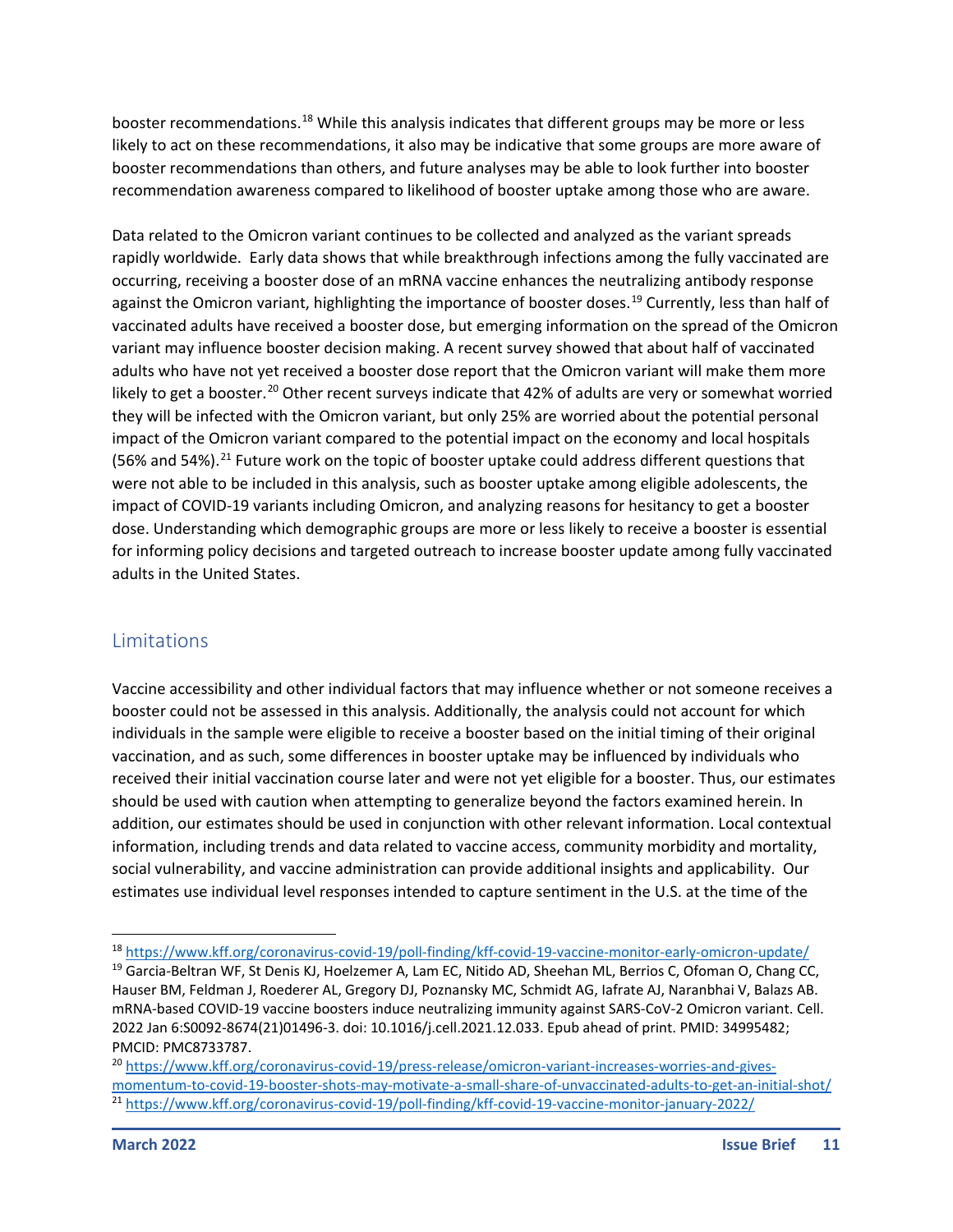survey; careful consideration is advised when examining questions outside of the time period assessed in this analysis. The survey questions available in the HPS also do not currently include reasons why an individual may or may not be willing to get a booster specifically, although they do include questions around reasons for vaccine hesitancy for the initial COVID-19 vaccination series.

Due to nonresponse bias, the HPS may not be fully representative of all U.S. adults and survey-based estimates for vaccination rates and booster uptake may not match data from other sources. A full discussion of limitations associated with the HPS can be found in the survey's technical documentation.<sup>[22](#page-11-0)</sup> Additionally, in some portions of the analysis, smaller sample sizes may have been insufficient to show a statistically significant difference in booster uptake for some demographic groups.

## **Conclusions**

With COVID-19 variants of concern emerging and spreading globally, vaccinations remain critical for reducing the spread of SARS-CoV-2 and preventing severe illness, hospitalizations, and deaths. Recent data around vaccine effectiveness, waning immunity, and efficacy of booster doses highlights the importance of adopting evidence-based booster dose recommendations and encouraging individuals to receive booster doses as soon as they are eligible. In the United States, booster coverage among fully vaccinated adults remains low, but understanding the demographics of groups who are more or less likely to have received a booster thus far can help inform policy and communications decisions to improve booster uptake.

<span id="page-11-0"></span><sup>&</sup>lt;sup>22</sup> US Census Bureau (2021). Source of the Data and Accuracy of the Estimates for the Household Pulse Survey Phase 3.3. Available a[t https://www2.census.gov/programs-surveys/demo/technical-documentation/hhp/Phase3-](https://www2.census.gov/programs-surveys/demo/technical-documentation/hhp/Phase3-3_Source_and_Accuracy_Week40.pdf) 3 Source and Accuracy Week40.pdf, last accessed December 30, 2021.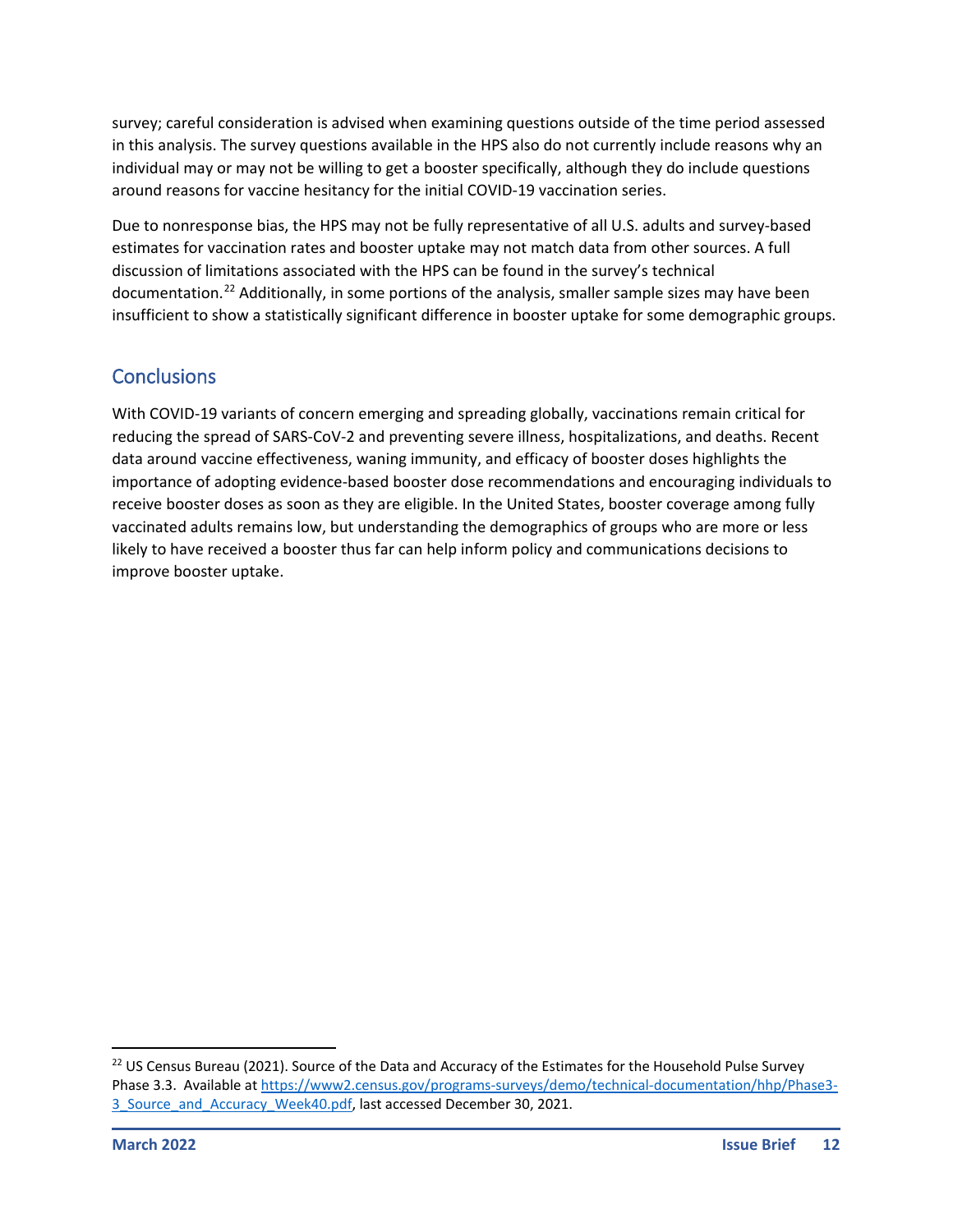## **Appendix 1: Analytic Methods**

ASPE estimated associations between booster uptake and survey respondents' characteristics using the most recently available federal survey data.

We estimate the odds ratios of receiving a booster using the Census Bureau's Household Pulse Survey (HPS). The HPS is designed to produce statistics at the national and state levels and for the 15 largest Metropolitan Statistical Areas. The HPS includes information on U.S residents' vaccination for COVID-19, the number of doses received and the brand of the first COVID-19 vaccine as well as other sociodemographic information. The questions about the number of doses received and the brand of the first COVID-19 vaccine received were first introduced in the survey in December 1-13, 2021 ("Week 40") for all adults who reported being vaccinated for COVID-19.

We determined whether respondents received a booster using information on the number of doses and first brand of vaccine received as reported by the respondents (see table below).

| <b>Table S- 1. Criteria to Determine Booster Status</b> |                                      |                                         |
|---------------------------------------------------------|--------------------------------------|-----------------------------------------|
| <b>Questions Used</b>                                   | <b>Received Booster</b>              | Did not Receive Booster                 |
|                                                         |                                      |                                         |
| <b>Number of Doses</b>                                  | 3 or 4 doses and Pfizer              | 2 doses and Pfizer                      |
| <b>Received and</b>                                     | 3 or 4 doses and Moderna             | 2 doses and Moderna                     |
| <b>Brand of First Dose</b>                              | 3 or 4 doses and "two initial shots, | 1 dose and Johnson & Johnson            |
| <b>Received</b>                                         | but not sure of brand"               | 2 doses and "two initial shots, but not |
|                                                         | 2, 3 or 4 doses and Johnson &        | sure of brand"                          |
|                                                         | Johnson                              |                                         |

We use a binary logistic regression model characterized by equation (1) to obtain the odds ratios:

(1) 
$$
logit(y_i) = a + d * X + \partial_r + e_i
$$

In equation (1), yi is equal to one if respondent *i* has received a booster and zero otherwise. We examine this model for all adults who have been fully vaccinated. X is a set of sociodemographic characteristics for respondent *i*: age (18-24, 25-39, 40-54, 55-64, 65+), gender, race/ethnicity (Hispanic, non-Hispanic White, non-Hispanic Black, non-Hispanic Asian, and non-Hispanic Other/Multiple Race), education (No College, College or Higher), marital status (Married, Widowed, Divorced/Separated, Never Married), sexual orientation (Gay or Lesbian, Straight, Bisexual, Something Else/Don't Know), gender identity (Cisgender, Transgender), presence of children in the household (Yes, No), health insurance status (insured, not insured, missing health insurance information), and household income (less than \$50,000, \$50,000 to \$74,999, \$75,000 and above, and Missing Information). The model also includes four Census region indicators,  $\partial_r$ , to control for region-specific characteristics, as well as to compare booster uptake between regions after accounting for covariates.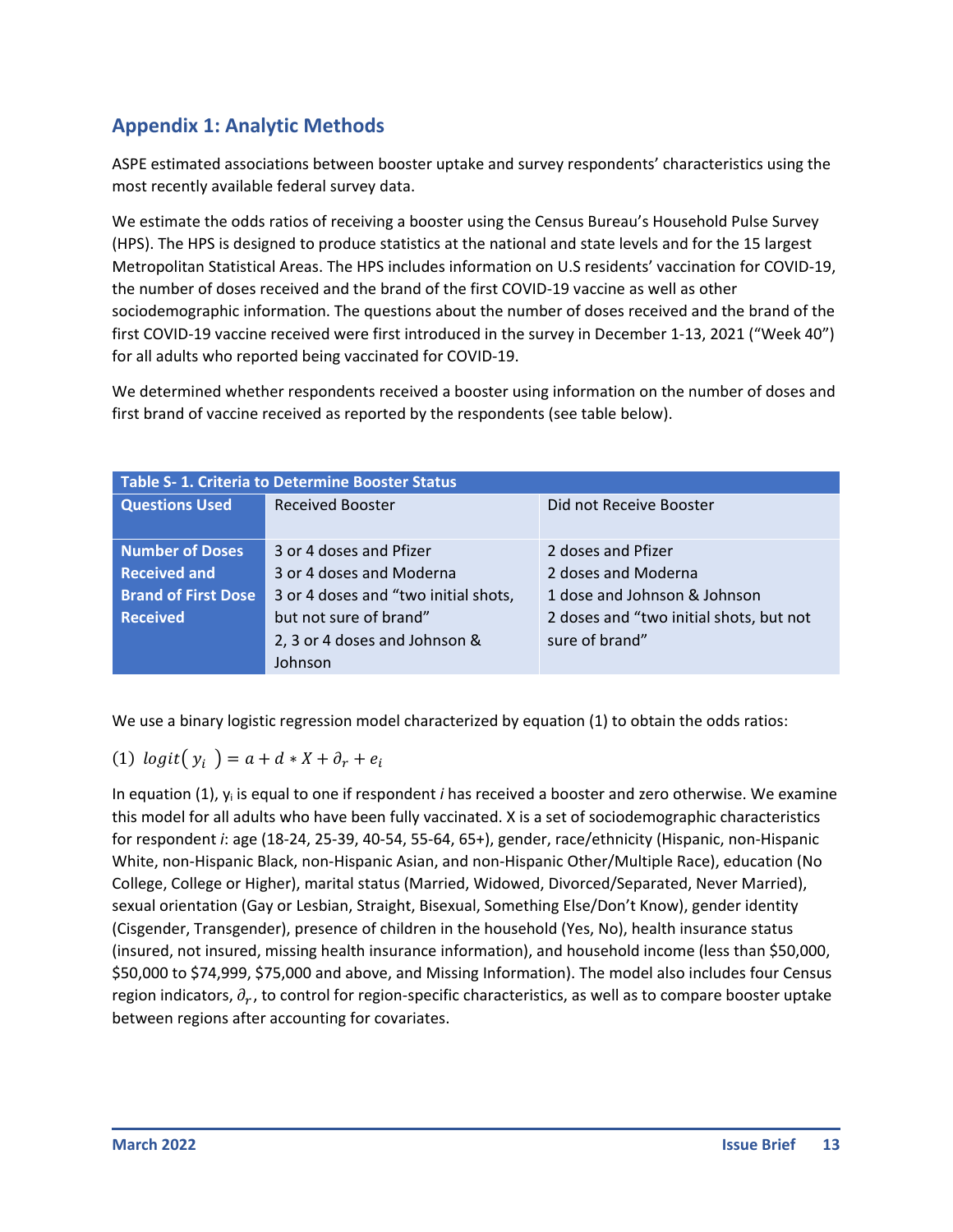| Table A-1. Factors Associated with Booster Uptake Among Fully Vaccinated Adults |                   |
|---------------------------------------------------------------------------------|-------------------|
| <b>Demographic Characteristic</b>                                               | <b>Odds Ratio</b> |
|                                                                                 |                   |
| <b>Sex</b>                                                                      |                   |
| Male                                                                            | Ref.              |
| Female                                                                          | $1.029*$          |
| Age                                                                             |                   |
| $18 - 24$                                                                       | $0.530***$        |
| $25 - 39$                                                                       | Ref.              |
| $40 - 54$                                                                       | 1.397***          |
| $55 - 64$                                                                       | $2.206***$        |
| $65+$                                                                           | $5.575***$        |
| Race/Ethnicity                                                                  |                   |
| White, Non-Hispanic                                                             | Ref.              |
| Black, Non-Hispanic                                                             | $0.690***$        |
| Asian, Non-Hispanic                                                             | $1.077**$         |
| Other/Multiple Race                                                             | $0.862***$        |
| Hispanic                                                                        | $0.869***$        |
| <b>Education</b>                                                                |                   |
| No College Degree                                                               | Ref.              |
| College Degree or Higher                                                        | $2.019***$        |
| <b>Marital Status</b>                                                           |                   |
| Married                                                                         | $1.230***$        |
| Widowed                                                                         | $1.144**$         |
| Divorced/Separated                                                              | 1.036             |
| <b>Never Married</b>                                                            | Ref.              |
| <b>Sexual Orientation</b>                                                       |                   |
| Gay or Lesbian                                                                  | $1.832***$        |
| Straight                                                                        | Ref.              |
| <b>Bisexual</b>                                                                 | $1.244***$        |
| Something Else/Don't Know                                                       | $1.147**$         |
| <b>Gender Identity</b>                                                          |                   |
| Cisgender                                                                       | Ref.              |
| Transgender                                                                     | 0.924             |
| <b>Children in Household</b>                                                    |                   |
| Yes                                                                             | $0.733***$        |
| No                                                                              | Ref.              |
| <b>Insurance Coverage</b>                                                       |                   |
| Yes                                                                             | 1.690***          |
| <b>No</b>                                                                       | Ref.              |
| Missing Information                                                             | $1.402***$        |
| <b>Household Income</b>                                                         |                   |

## **Appendix 2: Results of Logistic Regression**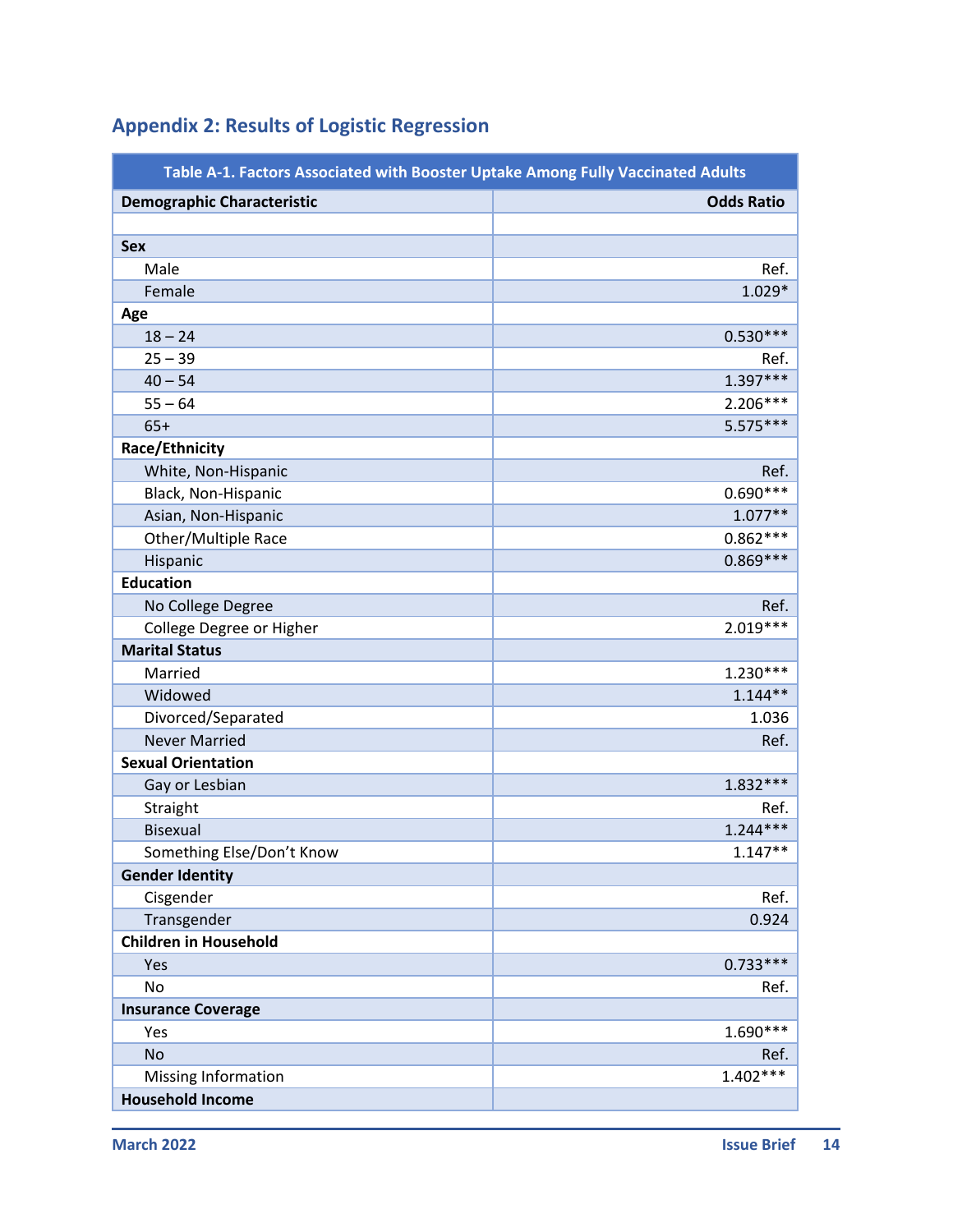| Table A-1. Factors Associated with Booster Uptake Among Fully Vaccinated Adults |                   |  |
|---------------------------------------------------------------------------------|-------------------|--|
| <b>Demographic Characteristic</b>                                               | <b>Odds Ratio</b> |  |
| Less than \$50,000                                                              | $0.794***$        |  |
| \$50,000 to \$74,999                                                            | Ref.              |  |
| \$75,000 and above                                                              | $1.337***$        |  |
| <b>Missing Information</b>                                                      | 0.969             |  |
| <b>Region</b>                                                                   |                   |  |
| Northeast                                                                       | Ref.              |  |
| South                                                                           | $0.939**$         |  |
| Midwest                                                                         | 1.003             |  |
| West                                                                            | 0.972             |  |

*Note: \* p-value <0.10; \*\* p-value <0.05; \*\*\* p-value <0.01.*

*Source: ASPE analysis of Household Pulse Survey December 1-13, 2021.*